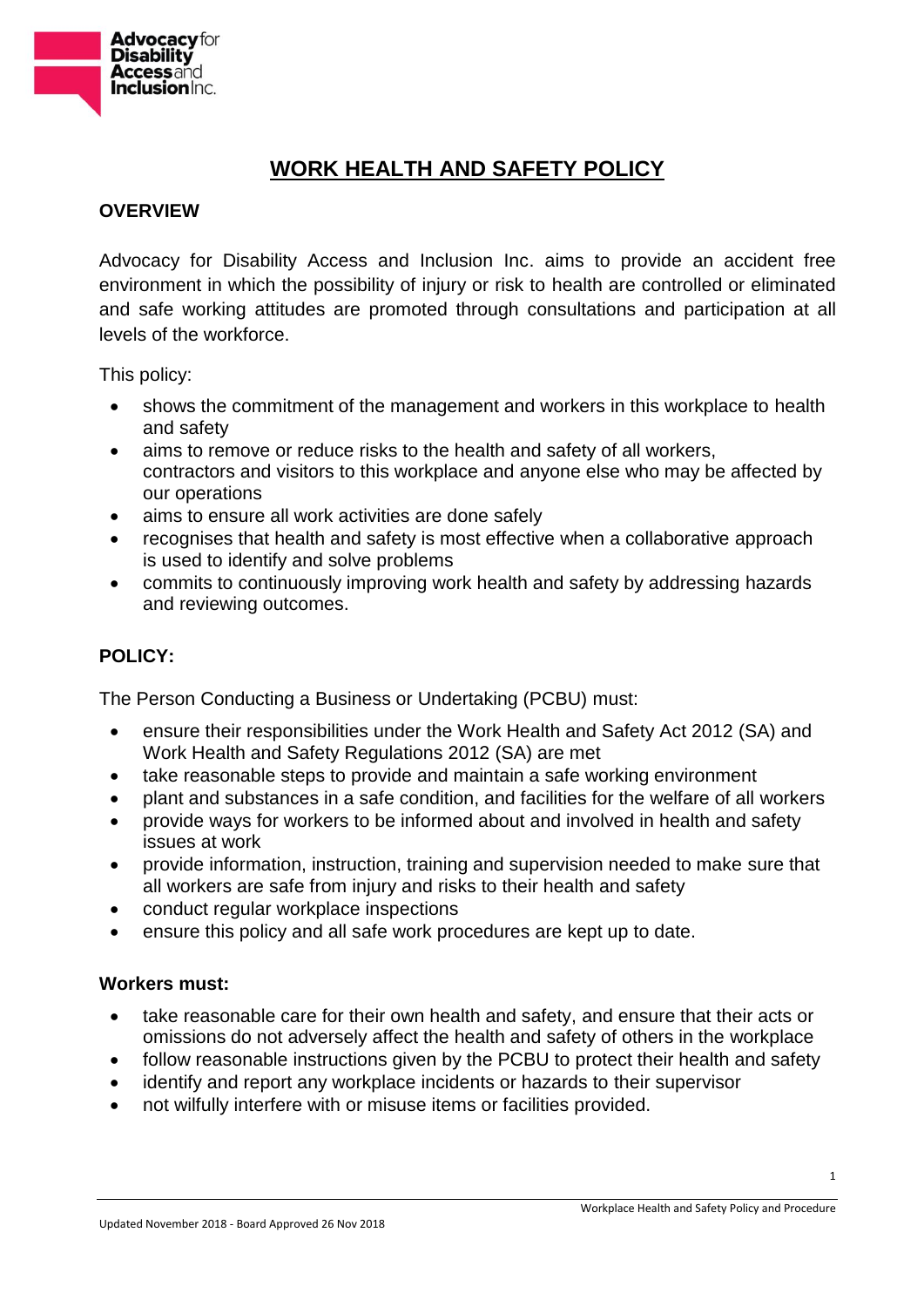

#### **Visitors and contractors must:**

- not put themselves or any other person at the workplace at risk
- comply with our safety policy.

## **PROCEDURES**

It is the responsibility of the Business Manager and Chief Executive Officer to oversee and ensure that the Workplace Health and Safety requirements are implemented and adhered to effectively by all staff.

Responsibilities for health and safety factors will be clearly stated and specific responsibilities referred to in both job descriptions and health and safety procedures.

Health and safety responsibilities will be given equal importance as with other management responsibilities. Employees will be provided with appropriate information/training, and will comply with the documented procedures in every aspect of their work. Accountability will be measured and enforced in line with other delegated responsibilities (e.g. client support).

## **DUTY OF CARE:**

Advocacy for Disability Access and Inclusion Inc. has a responsibility to do everything reasonable to ensure the minimisation of any risk of harm. This is a Duty of Care.

Duty of Care, as a concept, is part of the larger legal concept of "negligence". Negligence belongs to the domain known as common law. As such it is determined largely by factors such as legal precedent and prevailing community attitudes and expectations.

- 1. A Duty of Care exists when one person's actions could reasonably be expected to affect other people.
- 2. After demonstrating that a Duty of Care was owed, it is also necessary to show that there is a minimum standard of care that had to be met to fulfil that duty. This reasonable standard is not perfection. It is determined by the practicalities of the situation.
- 3. Once the appropriate Standard of Care has been demonstrated, the organisation has to be able to show that the standard was met.
- 4. In any negligence case, the person to whom the Duty of Care was owed has to be able to show that the breach of that duty resulted in some sort of harm or loss.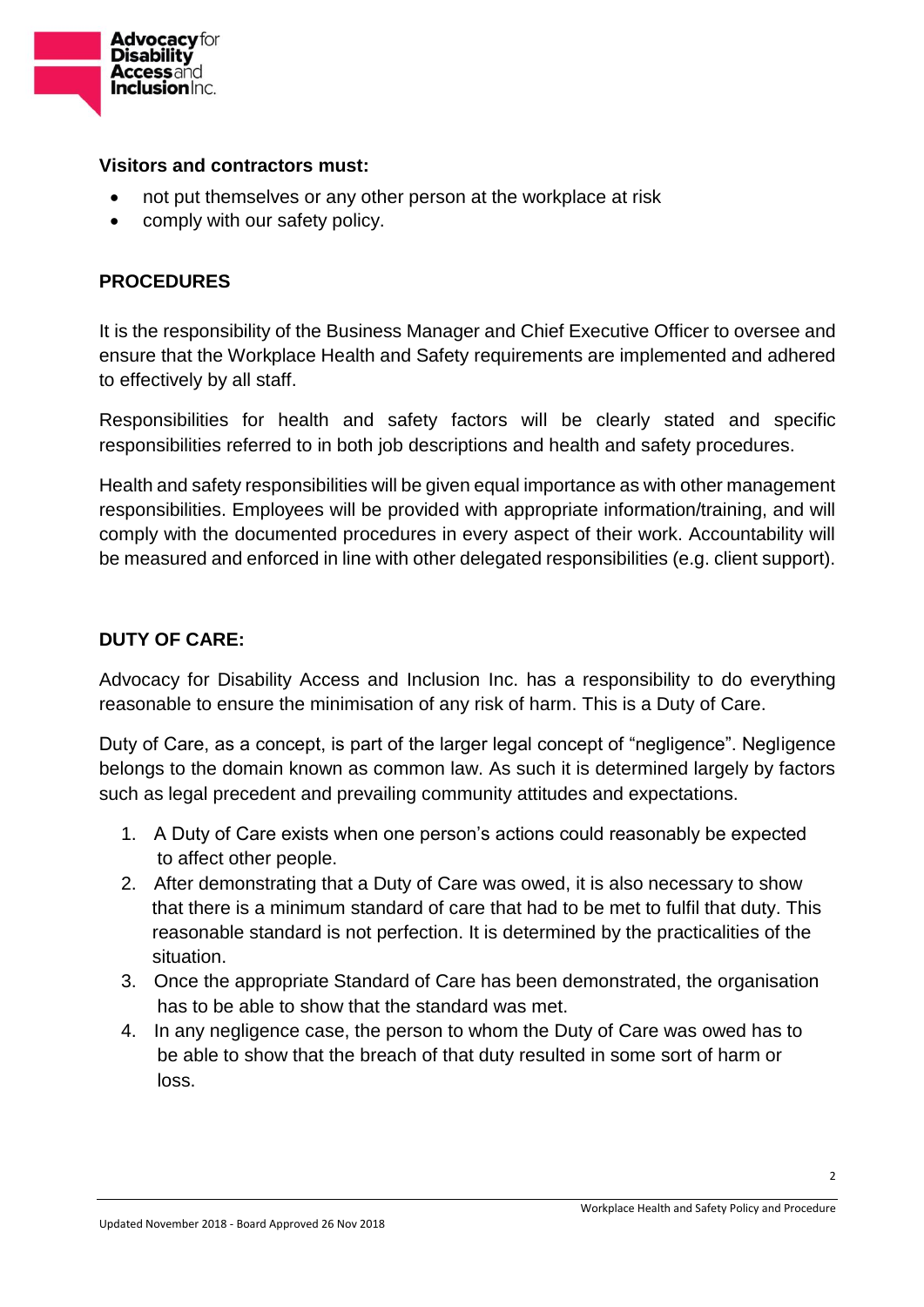

### **Issues and Procedures**

There are many issues that will need to be addressed when considering Duty of Care.

The following generalised approach will be used:

- Identify, in general terms, the area of service provision or client rights the decision is being made in.
- Identify if there is a policy covering this area, if so, consult the policy and procedures detailed.
- Discuss the general issues with appropriate others and document this.
- Question the outcome of making the decision. Unless the decision is in response to an emergency, no decision regarding Duty of Care should be made without sufficient discussion.

By thinking things through intelligently, thoughtfully, sensibly and humanely, good solutions can be found to even the most perplexing and difficult dilemmas.

In determining the appropriate Standard of Care which a service has a duty to provide to the client; the law will take into account the various principles and standards which the community would see as relevant in determining appropriate practice for that particular type of service.

Advocacy for Disability Access and Inclusion Inc. has a responsibility to ensure clients are empowered to play a pivotal role in decisions that are made with respect to their various and, at time competing, rights.

To minimise the risk of making inappropriate and legally indefensible decisions in relation to Duty of Care, there are a number of straight forward safeguards or precautions that services can and should follow:

- Consult with others.
- Document all action and plans.

## **MAINTAINING A SAFE WORKPLACE**

Maintaining a safe workplace can be achieved by:

- adhering to Codes and Regulations
- carrying out regular safety check
- maintaining workplace equipment and tools
- providing workers with easy to understand information and training on how to do their job safely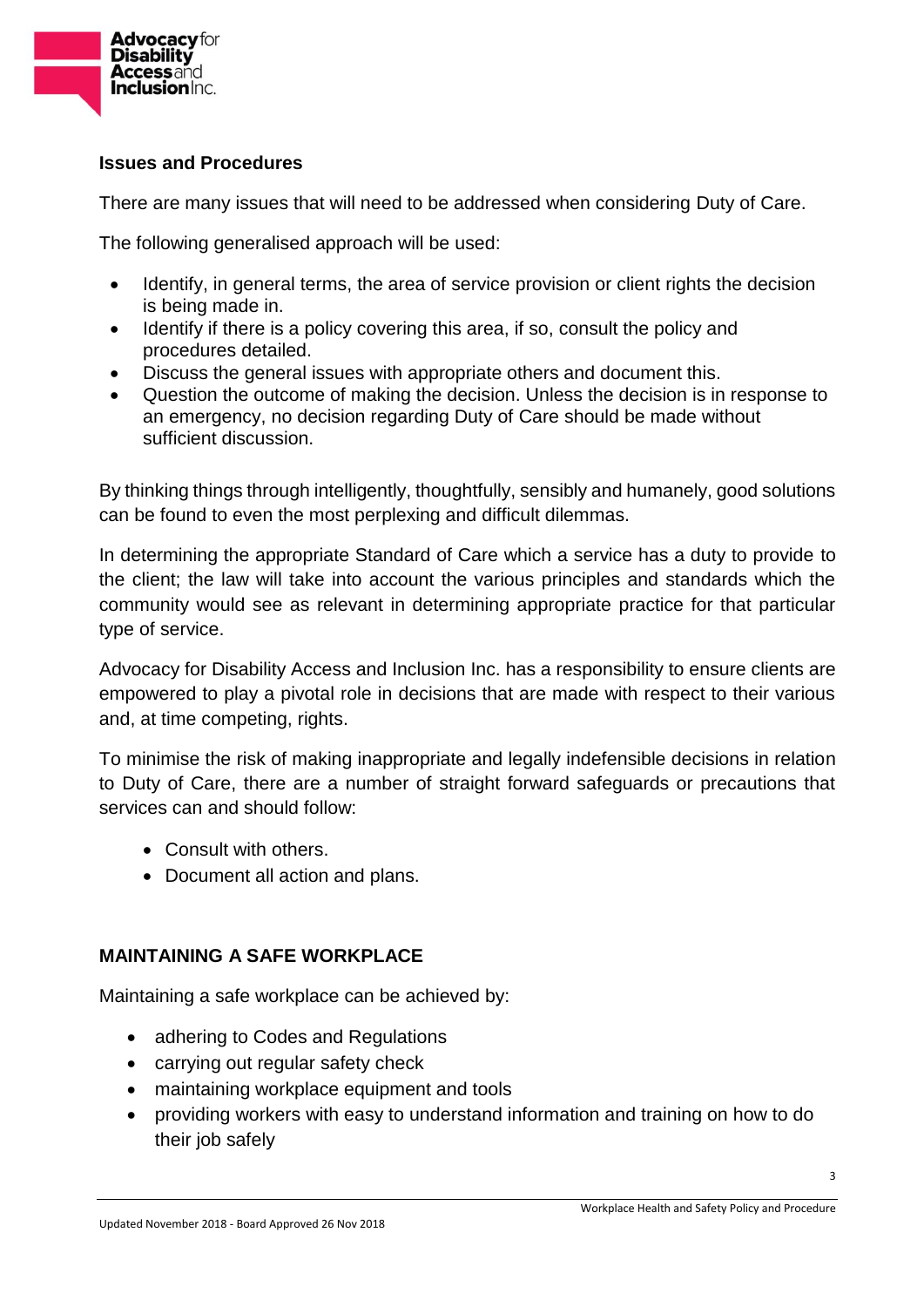

- having an incident/injury reporting process
- planning for emergencies e.g. fire, medical or chemical leaks.
- ensuring all work is conducted by appropriately qualified, and where relevant registered trades people /practitioners
- all appliances are checked and tagged on an annual basis.

## **CONSULTATION**

There will be consultation with staff on health and safety issues in the process of identifying, evaluating and controlling hazards in the work place. Effective consultation encourages greater awareness of issues and can lead to an improved safety culture and outcomes. Workplace Health and Safety will be a standing item on both the Board and Staff Meeting Agendas.

## **MANAGING HAZARDS**

The best way to prevent injuries or illness in your workplace is to find the hazards that could injure people and fix them.

Advocacy for Disability Access and Inclusion Inc. adopts the S.A.F.E approach to hazard management.

- **S**pot the hazard find anything that could cause injury, illness or damage.
- **A**ssess the risk determine the likelihood that a hazard may cause an injury, illness or death.
- **F**ix it **E**arly take action to fix identified risks by trying to eliminate the hazard first or, if this is not possible, find ways to minimise it.

When the hazards have been identified and the risks assessed, staff must develop and implement appropriate measures to control the risks.

To do this, action must be taken by one of the following:

- **Elimination of the hazard.**
- Substitution i.e. replacing a hazardous substance, machinery or work process with a non-hazardous or less hazardous one.
- Engineering Control i.e. by modifying tools and equipment.
- Administrative Control i.e. introducing work practices which eliminate or reduce risk.
- Personal Protection of staff by providing protective clothing and equipment where other measures are not applicable.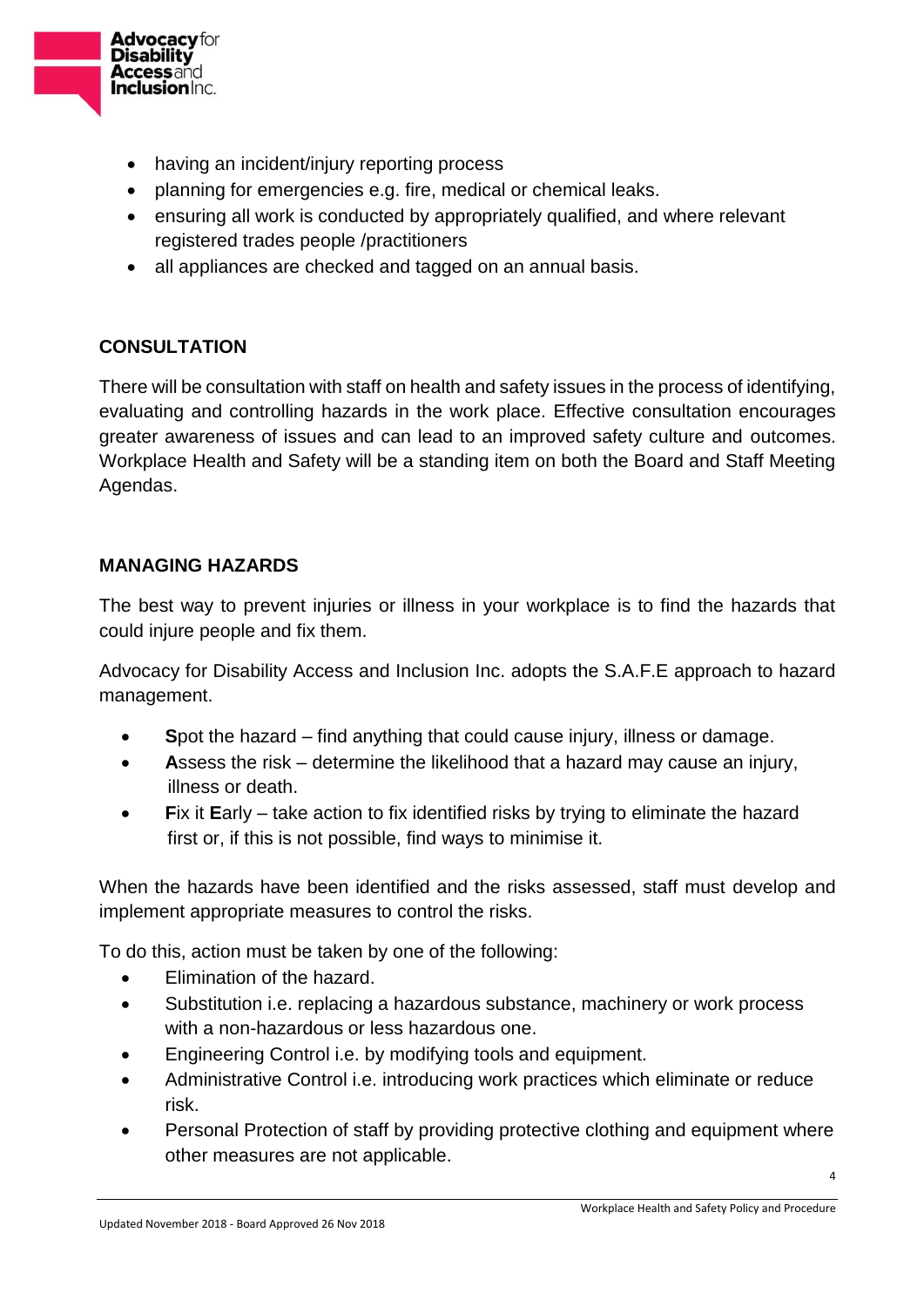

It is important to ensure that control measures reduce the risk and do not create new hazards or increase the risk of existing ones.

Safety solutions can be enhanced by talking to staff, looking at information available from designers or manufacturers, seeking help from an industry related association or group, or considering relevant Codes of Practice or Australian Standards.

Whenever a staff member identifies a hazard while performing his/her duties, he/she must assess the hazard and if it can be eliminated without endangering his/her own or another person's safety, the hazard should be eliminated e.g. a spillage on the floor should be cleaned up immediately and reported to the supervisor.

If a hazard cannot be easily eliminated the staff member must immediately advise the Business Manager and complete an Incident/Accident/Hazard Report and Investigation Form.

In collaboration with Chief Executive Officer/Business Manager, the staff member must attempt to rectify the hazard as soon as possible and any action recorded on the Incident/Accident/Hazard Report and Investigation Form.

If the hazard reported is a major problem which the Chief Executive Officer/Business Manager is unable to solve then he/she will refer the Hazard Report and Investigation Form to the Chairperson of the Board with recommendations for action. The Chairperson will advise and approve recommended action and return the form to the Chief Executive Officer/Business Manager or delegate to complete action if necessary or undertake an evaluation.

Once all steps have been undertaken, the Hazard Report and Investigation Form is to be signed by the Chief Executive and filed in the WHS folder.

## **MONITORING EFFECTIVENESS OF CONTROLS**

It is essential that the control measures effected are still working and that other hazards have not been introduced by ensuring that:

- All legal requirements are complied with.
- No new hazards have been introduced with a change of process or work practice.
- Existing standards of exposure to hazards are complied with e.g. monitoring noise levels, air contaminant levels for particular substances.
- Control measures are in place.